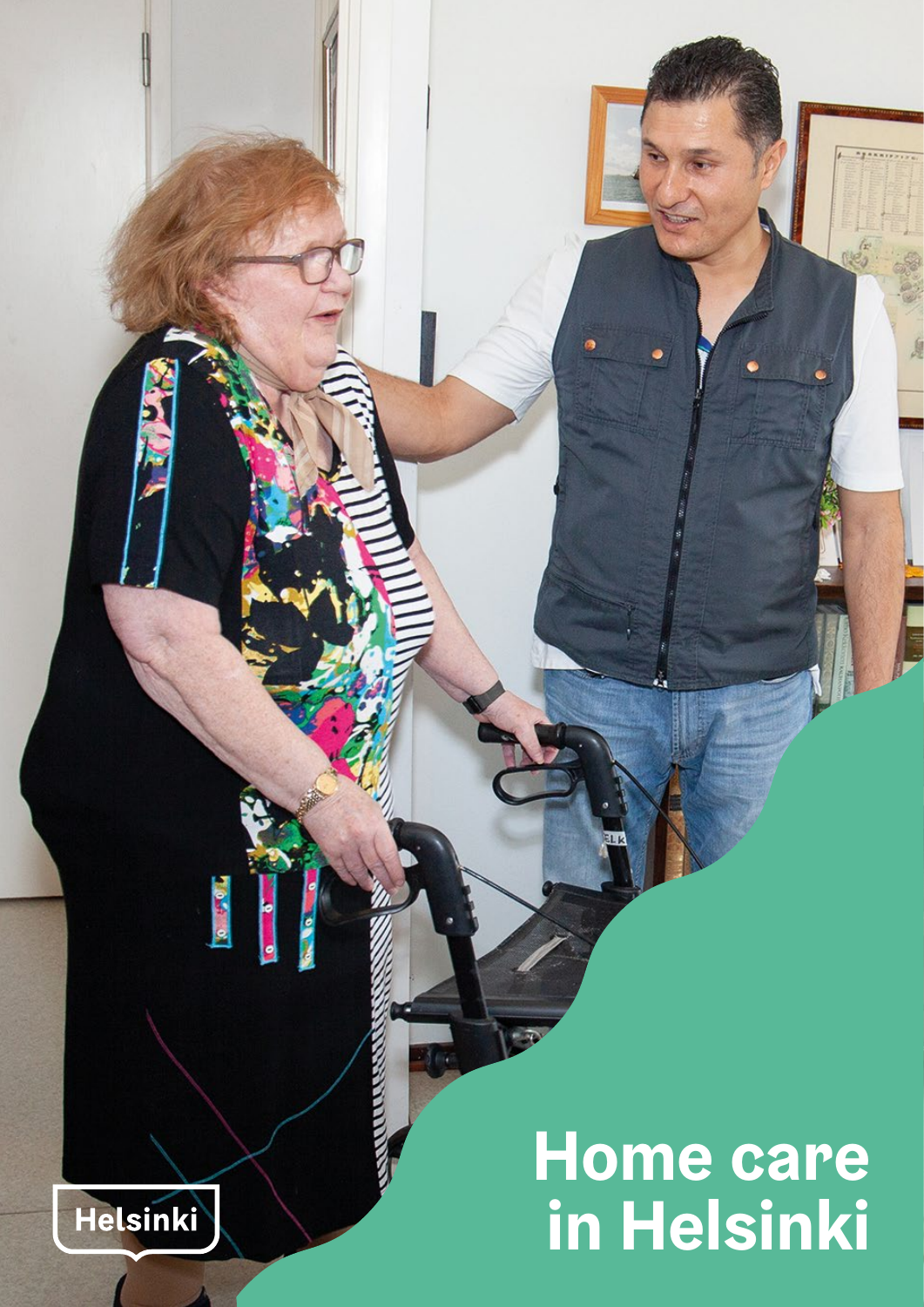



# **How to apply for home care?**

The application process for home care and support services is initiated by calling

### **the City of Helsinki's Senior Info service, tel. 09 310 44556 Mon–Fri 9–15.**

A case manager will then come and see you at home at an agreed time. The purpose of the meeting is to assess your need for services and the possibility of your friends and family providing help. A Client plan is also drafted together after the various service options are discussed.

You can become a home care client even after receiving care at a hospital.

### **Service and treatment plan**

At the start of your home care, we will work together to agree on the necessary home care services, after which you will receive an individual Service and treatment plan. The plan will take into accont your resources and the ability of your friends and family to help, as well as your use of other services.

You will also be making a Mobility agreement, which is a plan to maintain and improve your own resources. The Mobility agreement includes systematic encouragement for you to be active in your everyday life during and between home care visits.

#### **Home care**

As a home care customer, you will be receiving help with everyday tasks such as feeding and washing yourself, getting dressed, getting to and from the bed and chair, walking and using the toilet.

As a home care customer, you will also be receiving the health care and treatment you need at home, if it is not possible to arrange for it in any other way. Medication and wound care, for example, are covered by home care. Medicine is dispensed with the help of the automated dispensing system at the pharmacy.

If you have difficulty visiting your local health centre, doctor's visits are also included in home care.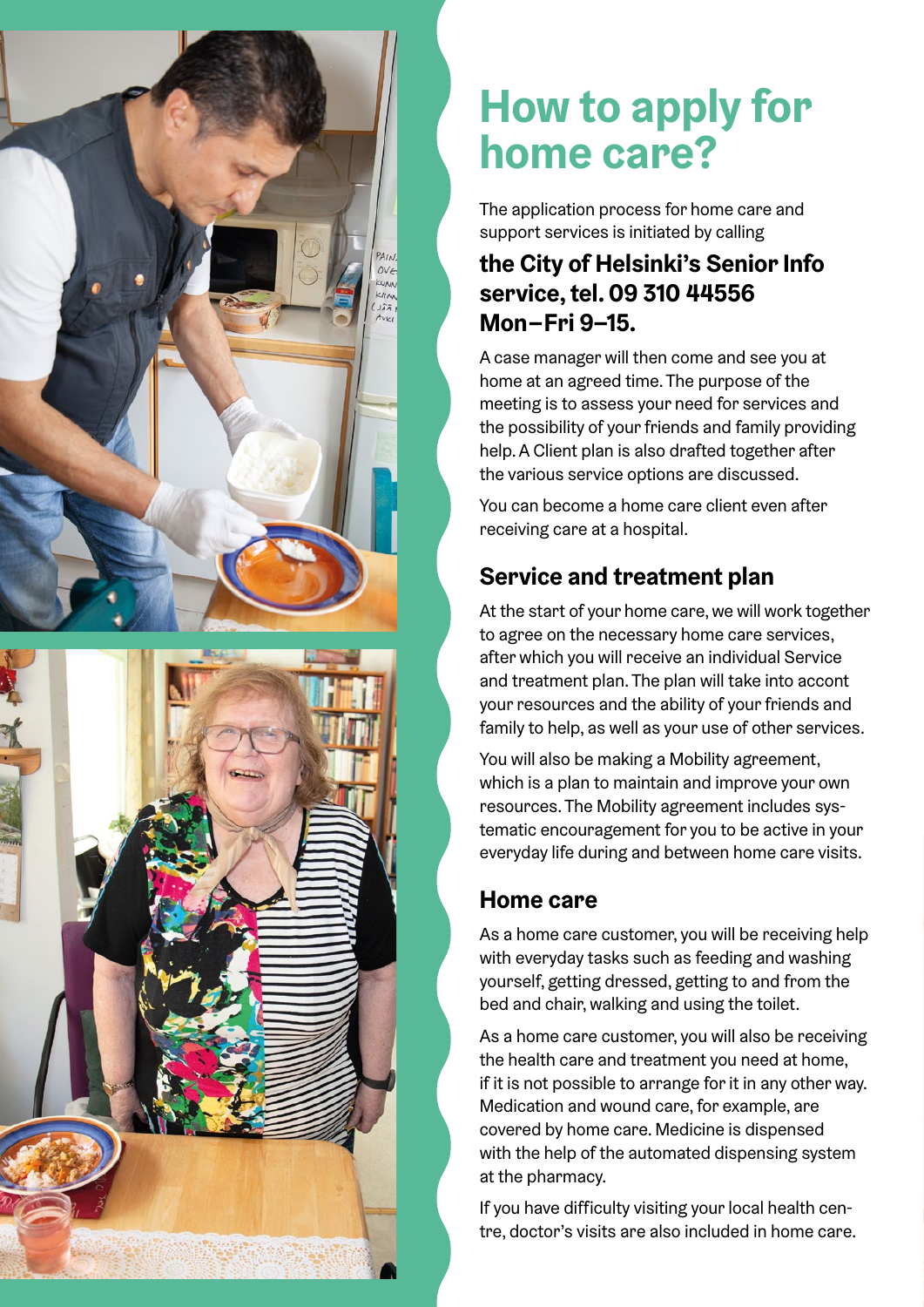#### **Remote care**

Some home care visits are conducted as remote care visits, which means communicating with a doctor or nurse through audio and video connections.

The remote connection can be used to remind you to eat and take your medication or instruct you to be more active, for example. Remote care is always related to monitoring your health.

#### **Home care support services**

Home care support services include meal and shopping services, safety services (safety phone, door alarm and GPS tracking), cleaning services and sauna services.

Home care primarily organises customer meals as a meals service. As a meals service customer, ready-made pre-packaged meals will be delivered to you at home.

The shopping service will do your grocery shopping, when necessary.

You can have a safety phone installed for 24-hour emergency assistance.

Customers with limited financial means, whose ability to function has deteriorated, may be eligible for cleaning services using a cleaning voucher, or as a purchased service. When necessary, home care visits include help with day-to-day cleaning chores, such as taking the rubbish out.

#### **Fees**

The monthly fee for regular home care is determined based on the amount of service you receive, your gross income and the size of your family.

Some of the support service providers will invoice the customer directly. The fees for the safety phone and the cleaning service depend on your income.

When using private services, you should take advantage of the tax credit for household expenses.

Service vouchers can also be used for home care.

#### **Voluntary workers**

Call 09 310 46940 or 09 310 64884 to find out more about volunteer work in Helsinki.

#### **Service centres**

Service centres are open meeting places providing support for living at home and promoting well-being. Service centres offer advice and guidance. You can also participate in group activity, hobbies, events and day trips as well as have meals there. More information is available at Senior Info or at www.hel.fi/en (Social services and health care/ Elderly services/ Service and recreation centres/ Service centres).